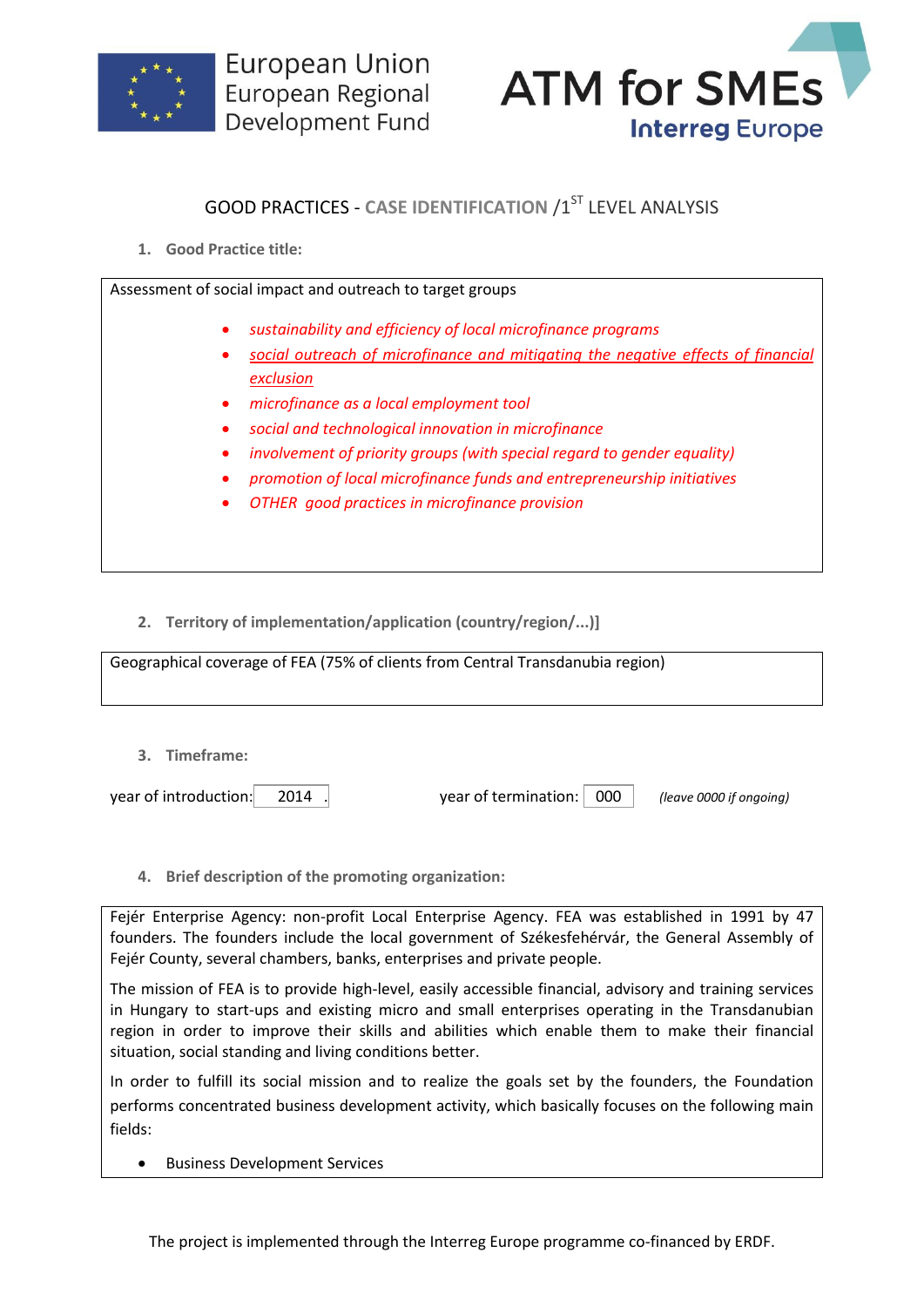



- Training programmes to disseminate entrepreneurial knowledge
- Microcredit programmes to finance enterprises
- **5. Main objective of the initiative:**

The objective of the initiative is to get a comprehensive view on the clients of FEA and to measure the realization of the mission of the organization.

The survey, conducted on annual basis, can also show the changes and tendencies regarding the economic status of the enterprise, plans, expectations and living conditions of the entrepreneurs themselves. This allows FEA to monitor the progress in fulfilling the goals set in the Social Outreach Plan, and to develop tailor-made services according to the target groups' needs.

**6. Brief explanation of the initiative:**

The Fejér Enterprise Agency (FEA) prepared its Social Outreach Plan in 2012, containing the social mission, goals and objectives of the Foundation. The main goal of FEA is to improve the economic status, skills and competencies of the target groups so that they can promote their own and their families' well-being. The social impact is the effective realization of the mission based on the agreed social goals and values.

The Social Outreach Plan also offers a methodology in order to assess the realization of the above mentioned goals. The first annual survey on the social outreach of FEA was conducted in June 2014, the second in October 2015.

The survey is a self-administered survey analysis (to be filled out via internet, through Credinfo portal), divided into three modules:

- A the current situation of the enterprise, its plans and expectations
- B the personal circumstances of the entrepreneur
- C his or her relationship with FEA

The study examines the following topics:

- characteristics of the small enterprises examined
- economic status and expectations of the enterprises
- impact of the micro credit scheme on the living conditions of the entrepreneurs
- how clients see FEA: Experiences of the credit schemes of commercial banks and FEA, Experiences with FEA
- impact of the microcrediting activity on the target groups defined by the LEAs: women, young people, people living in small villages
- comparison with the findings of the previous survey